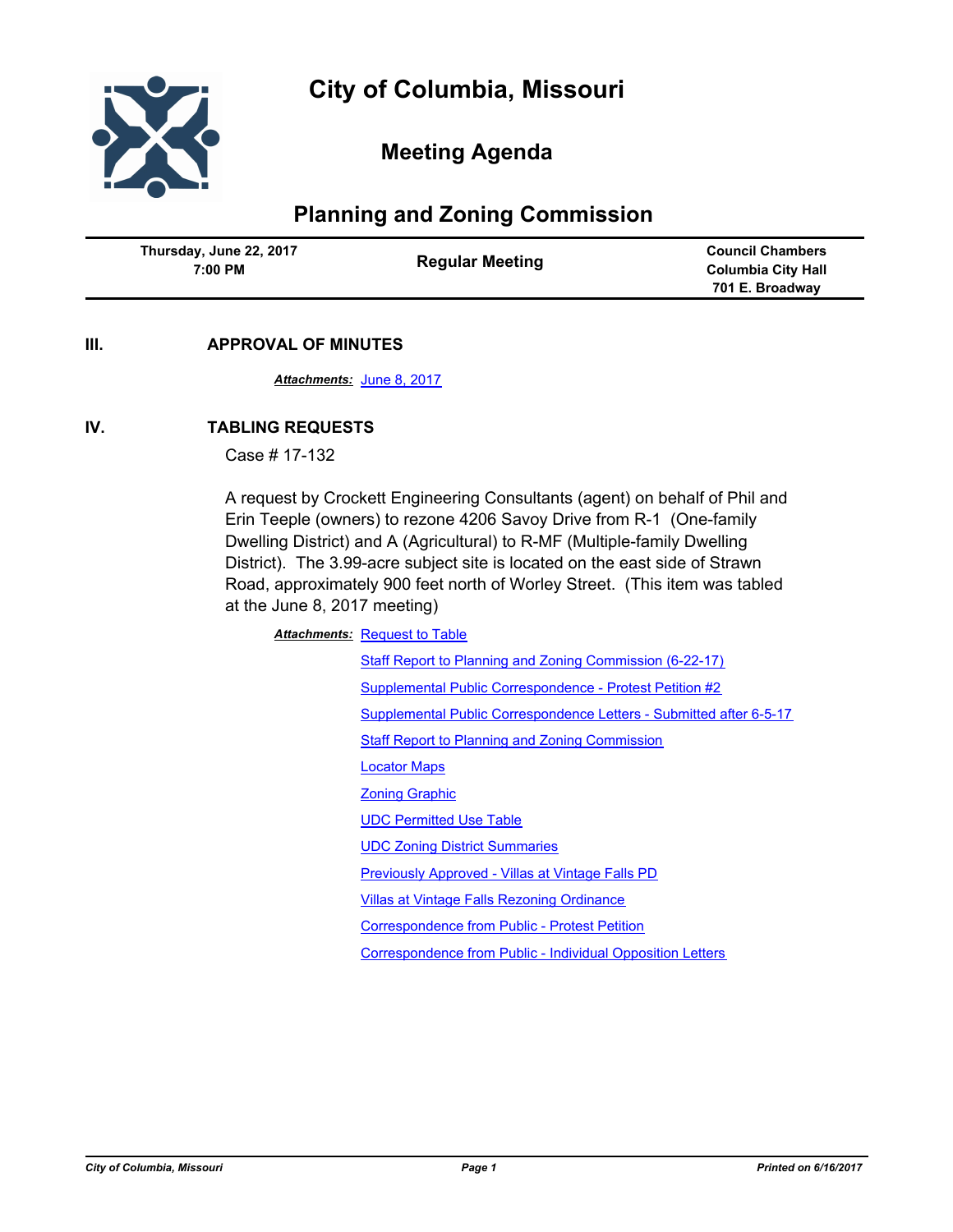#### **V. SUBDIVISION REQUESTS**

Case # 17-100

A request by Crockett Engineering Consultants (agent) on behalf of THD-REB Properties, LLC (owner) for approval of a 59-lot preliminary plat revision on R-1 (On-family Dwelling District) zoned property, to be known as "The Vineyards, Preliminary Plat #3". The 24.1-acre subject site is two separate parcels, one located on the south side of Elk Park Drive, approximately 150 feet east of Berkley Drive, and the other on the south side of State Highway WW, approximately 800 feet west of Stone Mountain Parkway.

Attachments: [Staff Report to Planning and Zoning Commission](http://gocolumbiamo.legistar.com/gateway.aspx?M=F&ID=2c6a9bf4-184e-4e7f-8c1d-7c2bc26ee01d.pdf)

[Locator Maps](http://gocolumbiamo.legistar.com/gateway.aspx?M=F&ID=72f363d3-24c0-475e-b17f-7146d3eec899.pdf) [The Vineyards, Preliminary Plat #3](http://gocolumbiamo.legistar.com/gateway.aspx?M=F&ID=4cb4c75f-5389-4ea2-9118-8002d825bc03.pdf) **[Previously Approved The Vineyards, Plat No.2](http://gocolumbiamo.legistar.com/gateway.aspx?M=F&ID=dedc055c-8af0-4e5d-b43d-1324ea9203dd.pdf)** 

### **VI. PUBLIC HEARINGS**

Case # 17-128

A request by Columbia Civil Engineering Group, LLC (agent) on behalf of Discovery Park Apartments, LLC (owner) for a major amendment to the "Lots 4 & 5 Discovery Park Subdivision Plat 2B" PD (Planned Development) Development Plan approved on 1/27/15, to be known as "Lots 4, 5, & 5A Discovery Park Subdivision Plat 2C" PD Plan. The 17.55-acre subject property is located at the southwest corner of Nocona Parkway and Ponderosa Street. (This item was tabled at the June 8, 2017 meeting)

Attachments: [Staff Report to Planning and Zoning Commission](http://gocolumbiamo.legistar.com/gateway.aspx?M=F&ID=3bdcc1c8-ff7c-483f-8444-4cc9f424a58f.pdf)

[Locator maps](http://gocolumbiamo.legistar.com/gateway.aspx?M=F&ID=6620ac87-287a-4611-83d2-3f5f4b798285.pdf) [Lots 4, 501, & 502 Discovery Park Subdivision PD Plan](http://gocolumbiamo.legistar.com/gateway.aspx?M=F&ID=d91681b4-4e53-4257-bff2-6110dd7ef8a0.pdf) [Statement of Intent](http://gocolumbiamo.legistar.com/gateway.aspx?M=F&ID=2fe2dbcd-2686-4332-bc74-85f229d4427e.pdf) [Design Parameters](http://gocolumbiamo.legistar.com/gateway.aspx?M=F&ID=f5832f37-8f1e-458f-bf59-696d008b9956.pdf) [Previously Approved - Lots 4 & 5 Discovery Park Subdivision Plat 2B PD Plan](http://gocolumbiamo.legistar.com/gateway.aspx?M=F&ID=5e837e91-1fd7-4047-8c1a-fa9e35c629db.pdf)